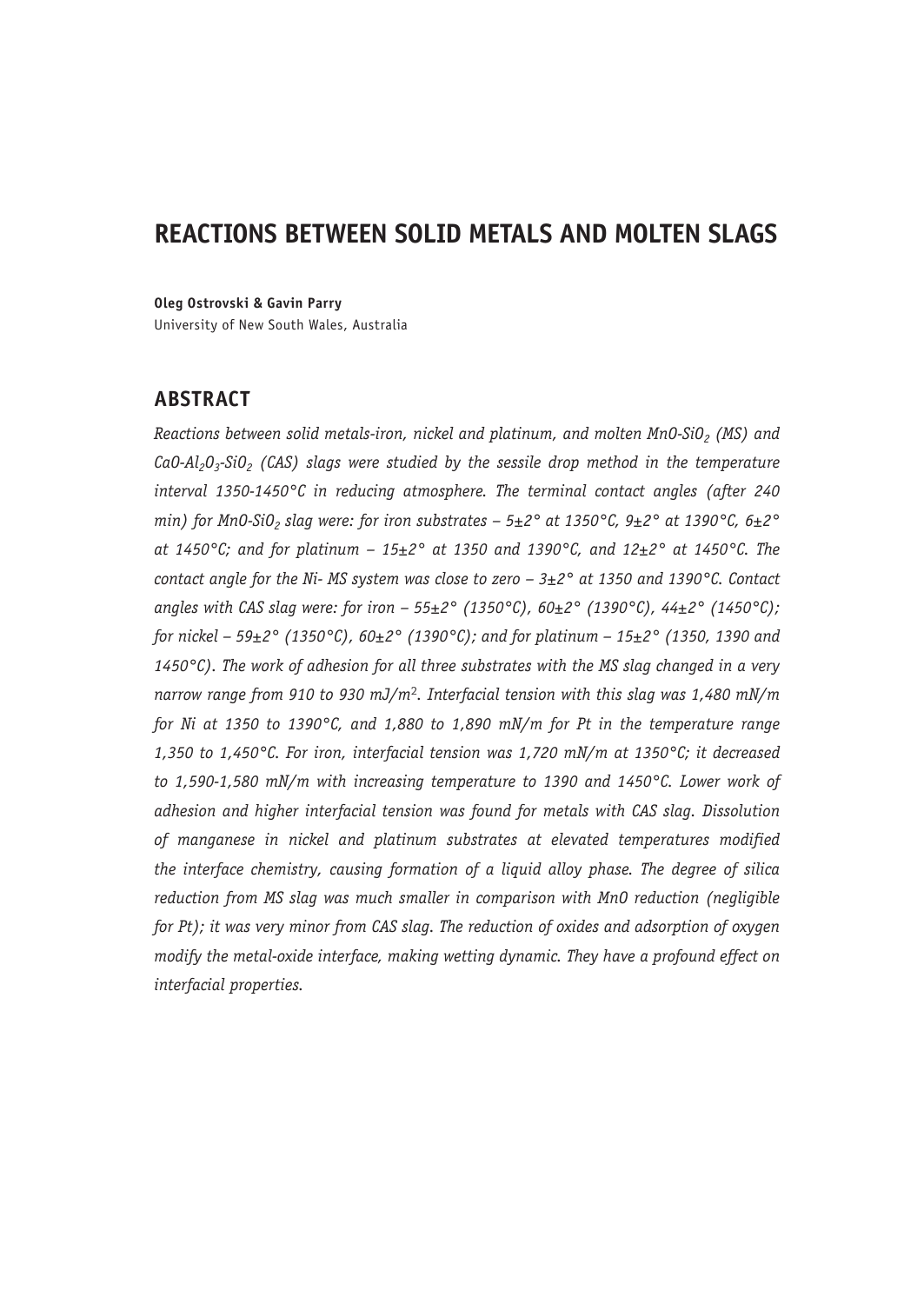#### **INTRODUCTION**

In the temperature range of steel solidification (1450-1200°C) many oxide/oxy-sulfide segregates remain liquid and spread on inter-dendrite surfaces, depending on the local interfacial conditions. Metal-oxide interfacial properties affect inclusion morphology and shape.

Wetting of solid metals by molten oxides is also of interest in strip casting [14]. Reported that heat transfer between the molten steel and mould was affected by oxides in the FeO-MnO-SiO<sub>2</sub>-MnS system present at the interface. When these oxides were molten, heat transfer between the steel and mould encountered very little resistance. Good wetting of the Cr-coated mould and steel interfaces by the low-melting oxide (similar to the MnO-SiO<sub>2</sub> eutectic) enhances heat transfer, as the molten oxide will form a film across the interface. Recently, Nolli and Cramb [9] have also shown that manganese silicate mould coatings can improve heat transfer rates and productivity in strip casting.

Molten oxide-solid metal systems are expected to present contrasting *wetting* behavior to the *non-wetting* character of molten metal-solid oxide systems. It can be demonstrated by considering balance of surface energies given by Young's equation. [1]

$$
\gamma_{LV}\cos\theta = \gamma_{SV} - \gamma_{SL} \tag{1}
$$

where  $\gamma_{LV}$  is surface tension of a liquid,  $\gamma_{SV}$  is surface tension of a solid,  $\gamma_{SL}$  is the interfacial tension of the actual liquid-solid contact. Given the relatively high surface tensions of metals compared to oxides, the solid metal–liquid oxide configuration is expected to produce good wetting (low contact angle) while liquid metal–solid oxide systems favor a non-wetting state (high contact angle).

In metallurgical literature, the majority of work is devoted to molten metal-solid oxide or molten metal-molten slag interfaces, while data on the contact angles for molten slagsolid metal system are limited. This work studied wettability and reaction of solid iron, nickel and platinum substrates with liquid MnO-SiO<sub>2</sub> and CaO-Al<sub>2</sub>O<sub>3</sub>-SiO<sub>2</sub> systems, with the aim to contribute to further understanding of solid metal–molten oxide interaction.

#### **METHODOLOGY**

The study is based upon in-situ observation of high-temperature wettability of a solid metal by low-melting non-metallic oxides (slag) by the sessile drop method. In these experiments, the change in behavior with time and temperature of a liquid drop of slag upon a solid metal substrate was recorded.

The experiments were conducted in a graphite furnace as schematically shown elsewhere [13]. The furnace was powered by a welding power supply with a peak current of 400 A. This high current supply permitted heating rates up to 1000°C/min.

A Sony DCR-TRV18E digital video camera with a resolution of 720 x 576 pixels was used to record image sequences during the wettability experiments. A pair of Vivitar zoom lenses (one 4 x, one 1 x) was screwed onto the camera lens to provide the correct focal length.

The MnO-SiO<sub>2</sub> (MS) slag was prepared from the MnO and silica powder. The CaO-SiO<sub>2</sub>- $Al_2O_3$  slag was prepared from silica (99.995 wt%), alumina (99.8 wt%) and CaO, which was produced by calcining CaCO<sub>3</sub> powder (99+ wt%) in a muffle furnace. The MnO-SiO<sub>2</sub> slag contained 58.5 wt % MnO and 38.5 wt %  $SiO<sub>2</sub>$ , which is close to the eutectic composition of 61.7 wt % MnO and 38.3 wt % SiO<sub>2</sub>. CaO-Al<sub>2</sub>O<sub>3</sub>-SiO<sub>2</sub> slag, containing 63.1 wt% SiO<sub>2</sub>, 22.1 wt% CaO and 14.2 wt%  $Al_2O_3$ , was also near-eutectic composition.

The chemical analysis of iron, nickel and platinum is given in other work [13]. The weight of a substrate was ~1 g and of slag ~0.02 g. Wetting experiments were conducted in atmospheres of Varigon (95% Argon, 5% Hydrogen) and argon of purity 99.999%.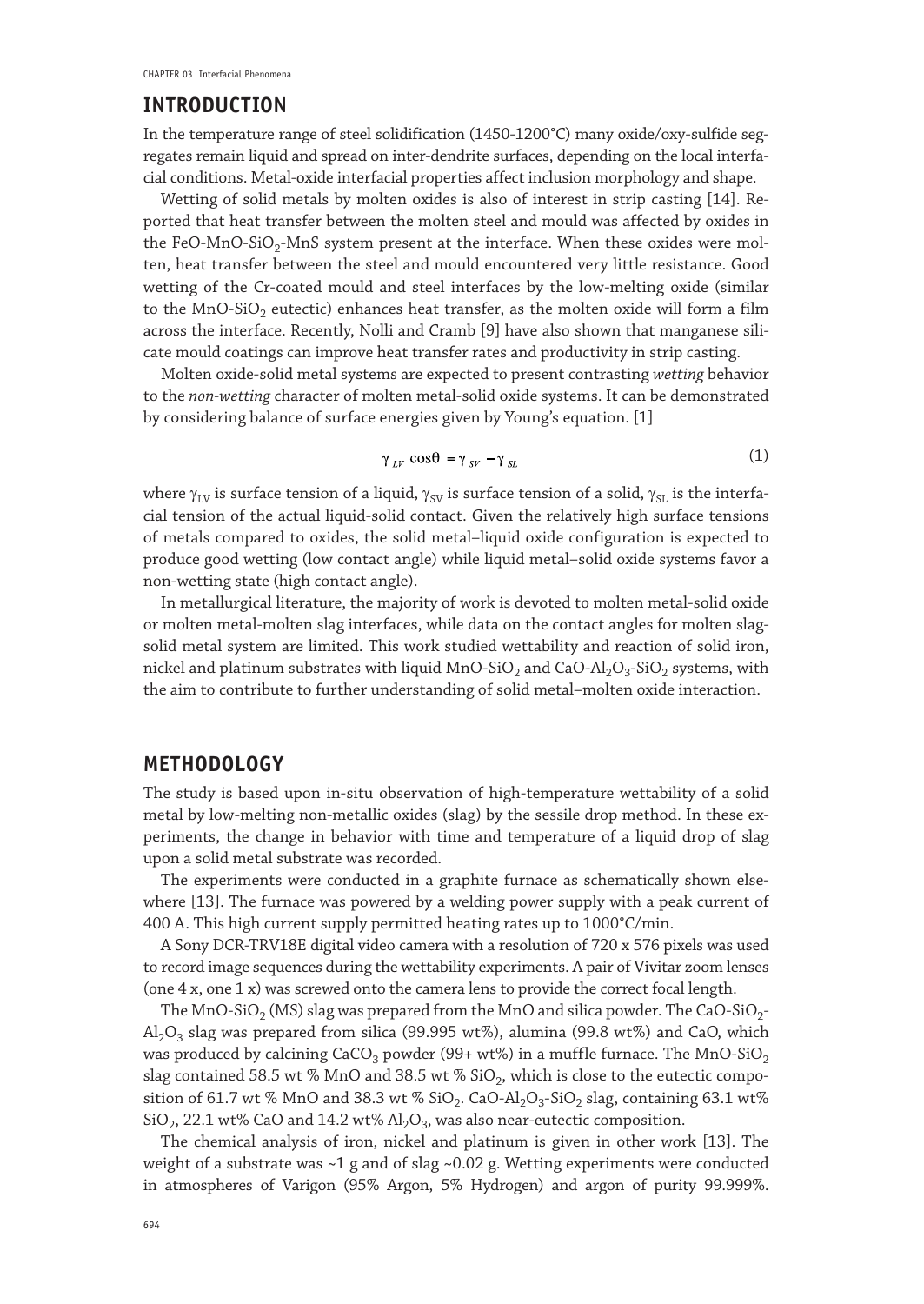The inlet gases were passed through copper turnings at 550 °C to remove oxygen. A stabilized zirconia oxygen probe sensor measured oxygen partial pressure at the outlet of the furnace.

A sample was placed on the sample stage within the furnace, which slides in and out of the hot zone. The base for the stage was aligned using a spirit level on the stage. Before experiments, the furnace was evacuated by a mechanical vacuum pump for 15 min, and then the furnace was backfilled with Varigon or argon, which passed through the furnace at a low flow rate.

Each experiment began with heating to 1000°C at a rapid heating rate (200-300°C/ min), where it was held for 30 minutes. Following this pre-heating, the temperature controller was then set to attain experimental temperature at 100°C/min.

The video camera captured footage at a resolution of 720 x 576 pixels. Still images were selected and stored individually using the VirtualDub program (version 1.4.10, developed by Avery Lee, sourced from www.virtualdub.org).

Measurement of surface tensions from low angle curves observed in this work was meaningless; however, the contact angle was measured accurately. A graphical analysis program was used to convert the images to pixel co-ordinates. The drop profile was marked by the user in a series of *x* and *y* pixel co-ordinates. The droplet profile was usually described by manual selection of 13 – 25 points along the edge. Each point was accurate to within  $\pm 1$  pixel ( $\pm 0.02$  mm given the zoom lenses used on the camera). These selected co-ordinates were then subject to simple linear regression to obtain a theoretical curve matching the experimental points. The polynomial equation describing this line was used to find the value for the derivative at the limits of the curve. Taking the arc tan of these evaluations gave the contact angle for the drop. Marking the drop profile showed an error in contact angle calculation of  $\pm 2^{\circ}$ .

After experiments, samples were analyzed visually and chemically by microscopic methods. Initially, the surface appearance of the samples was recorded by the digital video camera and optical microscope.

In preparation for analysis by electron microscopy, the resin-mounted samples were carbon coated in a vacuum chamber. Samples were then used for scanning electron microscope (SEM) analysis with an electron-dispersive spectroscopy (EDS) attachment.

The Cameca SX50 electron microprobe analyzer (EPMA) was used for quantitative composition analysis of the sample cross-sections. Profiles across the centre of the slagmetal interface and parallel to the interface outwards from the drop edge (as near as practical to the surface) were made with a step size of between 2 and 10 μm across and 100 μm parallel to the interface.

#### **RESULTS AND DISCUSSION**

Isothermal wetting of iron and platinum substrates by MS and CAS slags was studied at temperatures of 1350, 1390 and 1450°C; reactions with nickel substrate were examined at 1350 and 1390°C ; holding time was 30 and 240 min for Fe and Ni substrates and 30 min for Pt substrate. The change in contact angle with time as measured for Fe, Ni and Pt substrates at different temperatures is shown in Figures 1-3.

The contact angles for iron and nickel substrates with MS slag were much smaller than in reactions with CAS slag. Very good wetting and dynamic behavior of the contact angle for the MS slag were attributed to the interface modification as a result of MnO reduction from the slag, dissolution of manganese into the substrate and oxygen adsorption on the metal surface.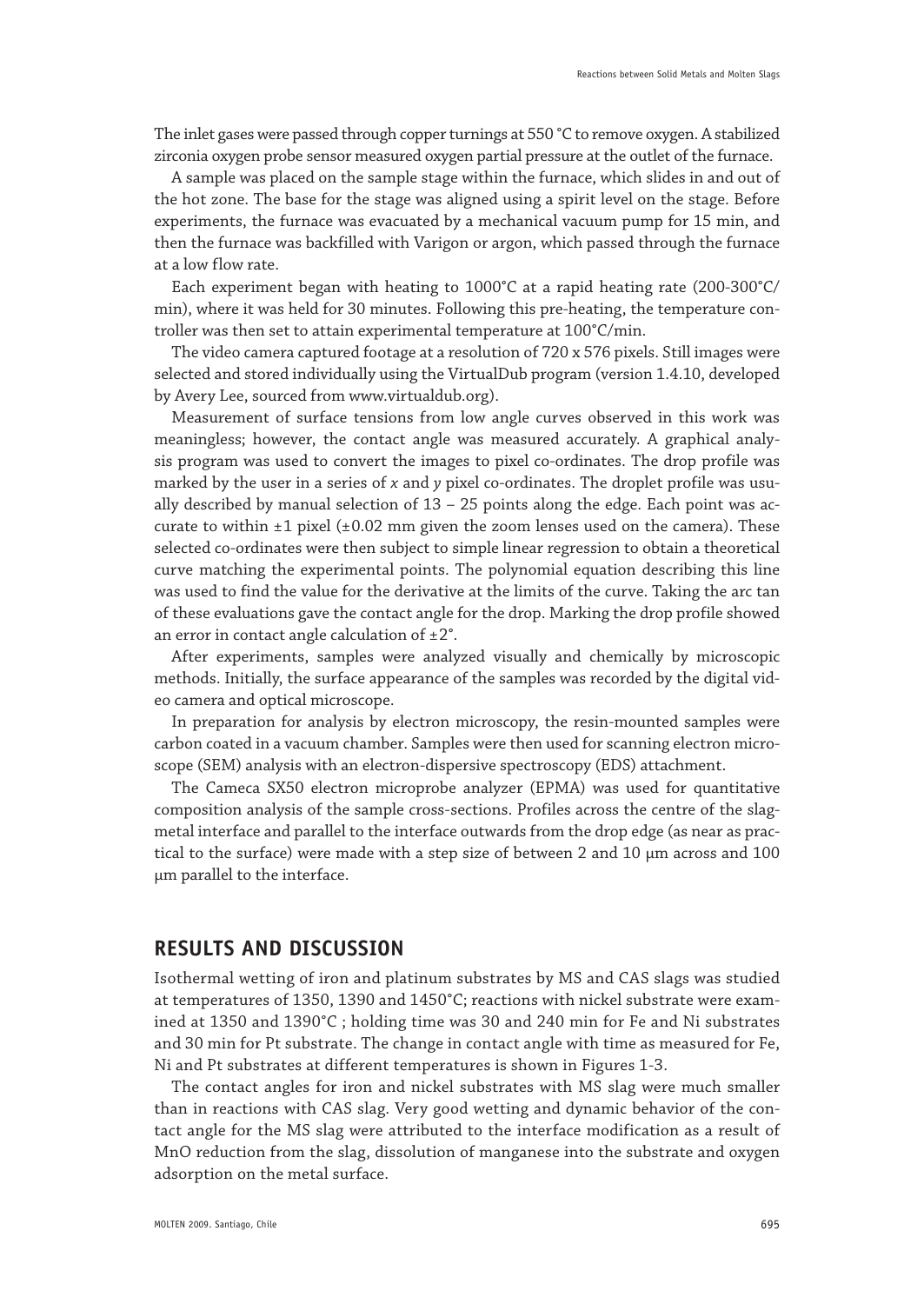Figure 4 shows the manganese concentration profile in reaction of the metallic substrates with MnO-SiO<sub>2</sub> slag. The concentration and depth of manganese dissolution in the nickel are far more profound than in iron and platinum. Platinum shows slightly higher levels of manganese near the interface than does iron, but the transfer occurs to a similar depth in both; the difference in manganese contents in iron and platinum is within the experimental error.

Dissolution of manganese in nickel decreased the melting temperature of the substrate, causing its partial melting and radical change of the interface.

Reduction of silica from the MnO-SiO<sub>2</sub> slag and dissolution of silicon into the metal substrate was much smaller than that of MnO. Relatively low levels of silicon dissolved in metals were also observed in reactions with the CAS slag. This is seen in Figure 5 which compares silicon concentration profiles in nickel obtained in reactions with CAS and MS slags in 30-min experiments at 1390°C. In the platinum and iron substrates, no difference in silicon dissolution from MS and CAS slags was seen.

The effect of oxygen, modifying chemistry of the interface and interfacial energies, is well-recognized in wetting and other surface phenomena. A reactive or non-reactive regime of wetting depends on the oxygen partial pressure in the furnace, oxide stability, oxygen adsorption and solubility of oxygen and oxide-forming elements in the substrate.

The solubility of oxygen in solid nickel, iron and platinum is very low. Solubility of oxygen in solid nickel was found in the range of 0.01-0.05 at% [18], and rises to 1.5 at% upon melting [16]. Iron has similarly low levels of solubility in the solid state: -0.0008 at% in γ-Fe; 0.002 at% in δ-Fe, [Kitchener *et al.,* 1953; 15] while liquid iron at temperature close to melting point dissolves 0.06 at% [16]. According to [18], solubility of oxygen in platinum is negligible. [16]

The intake of oxygen in the wetting experiments depends on the bulk diffusion of oxygen in the metal substrates and the permeability (product of diffusion coefficient and solubility). At temperatures near those in the experiments, iron and nickel have similar levels of oxygen diffusion coefficient and permeability. The platinum substrate is expected to have almost no permeability for oxygen, with the diffusion coefficient being several orders of magnitude lower at the same temperature.

However, adsorption capacity of solid platinum, nickel and iron for oxygen is known to be high. The surface activity of adsorbed oxygen on the metal substrates is highly important in determining surface tensions. Hondros [6] estimated the surface excess of oxygen on iron at 1410°C to be  $\Gamma_0 = 4x10^{14}$  atoms/cm<sup>2</sup>. The effect of oxygen on iron surface tension was estimated at -10<sup>7</sup> ergs/cm<sup>2</sup>/at% O. Comparable data for the other substrates were not found.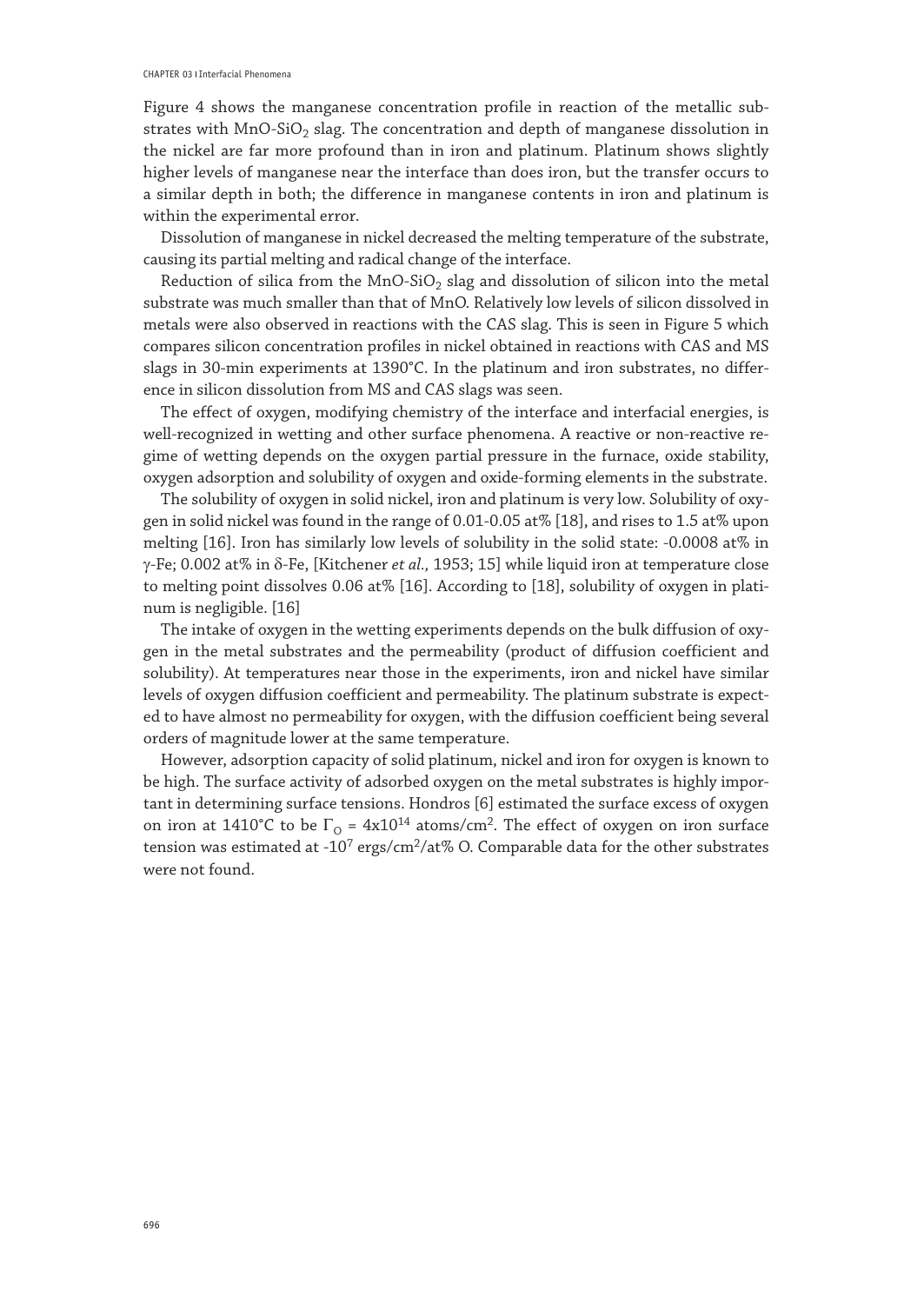

Figure 1: Contact angle for Fe substrate, 240 min exposure at various temperatures



Figure 2: Contact angle for Ni substrate, 240 min exposure at various temperatures



Figure 3: Contact angle for Pt substrate, 30 min exposure at various temperatures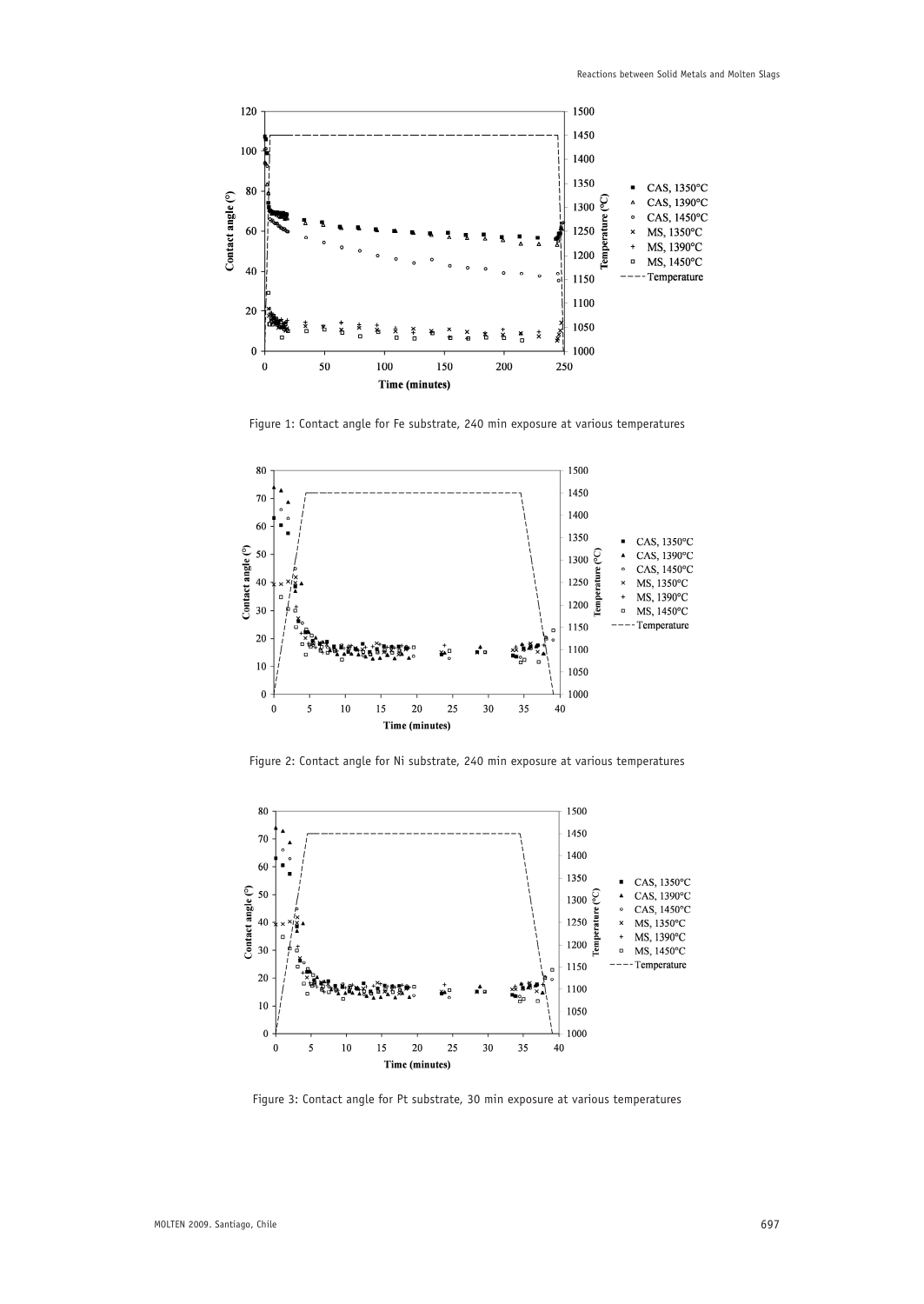

Figure 4: Mn concentration profile across substrate - MS slag interface after 30 min reaction at 1350°C



Figure 5: Si concentration profile across nickel-slag interface after 30 min reaction with MS and CAS slags at 1390°C

With the use of the 5  $\%$ H<sub>2</sub>-Ar gas in the graphite furnace, the partial pressure of oxygen was measured below  $10^{-20}$  atm, although during the preheating at 1000°C it was slightly higher at  $10^{-19}$  atm. Therefore, experimental conditions are reducing for MnO and SiO<sub>2</sub> in the MS slag and for  $SiO<sub>2</sub>$  in the CAS slag. Oxygen released in the reduction reactions may form oxides with metals of substrates, be dissolved in the metal phase and adsorbed on the interface or transfer to the gas phase. Oxygen solubility in solid iron, nickel and particularly platinum is very low; it is adsorbed on the metal surface with high surface coverage but in small quantity. Therefore, oxygen can report to the gas phase.

Low activity coefficients of manganese and silicon stimulate reduction of MnO and  $SiO<sub>2</sub>$  oxides, with transfer of Mn and Si into the metal substrate. In accordance with the activity coefficients, degree of reduction of manganese oxide is expected to increase from Fe to Pt and further to Ni. The highest degree of silicon reduction is also expected in the reaction with nickel, followed by iron and platinum.

Visual confirmation of reaction taking place was seen in the changing color of slag phases for most systems. The original color of MS slag was black, but appeared brownorange in most samples of iron and nickel substrates, and purple-orange in platinum samples. The original CAS slag was colorless and transparent, but converted to a black, opaque phase after reaction with iron or nickel. No color change was evident upon reacting CAS with platinum substrates. Trace levels of reaction product phases (metallic iron, nickel or platinum) are known to alter color of oxides, even on the ppm level [5].

The occurrence of chemical reaction, such as reduction of  $MnO$  and  $SiO<sub>2</sub>$ , at the interface is known to provide an additional driving force for wetting, above the balance of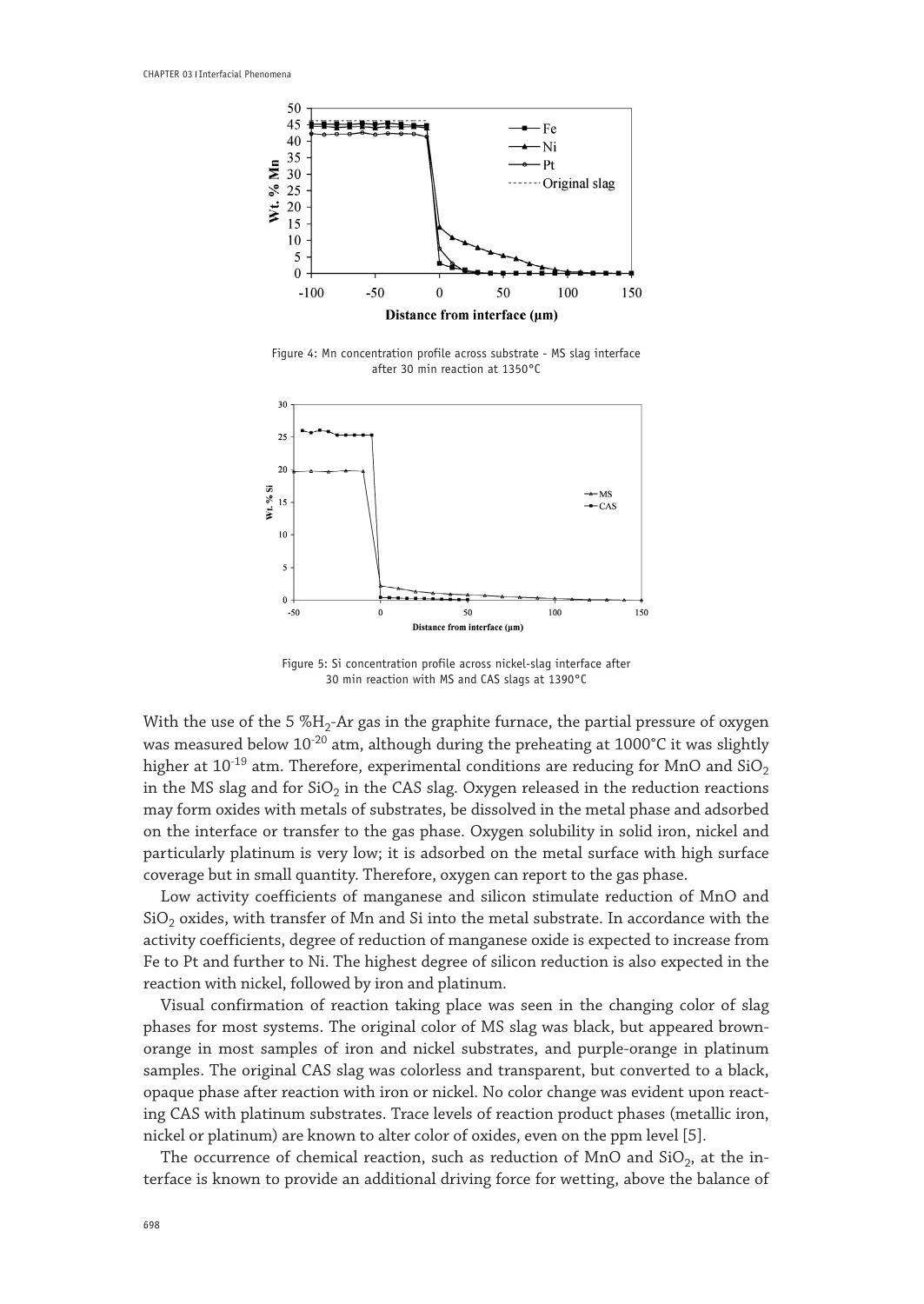surface tensions [3]. The reduction of oxides, particularly MnO, in wetting experiments causes change in slag and substrate chemistry, and makes wetting dynamic.

Immediately after melting, the slag spread over a substrate and took a shape that changed only gradually. The change of contact angle in the initial period of a few seconds duration was of a non-reactive character [3]. Subsequently, the reactive wetting between the slag and substrate, with dissociation of MnO or  $SiO<sub>2</sub>$  on the interface, adsorption of oxygen on the metal surface and dissolution of Mn and Si into the metal took place. The reaction modifies the interface and improves wetting, which was reflected in the lower contact angle. The chemical reaction at the interface progresses towards equilibrium, however the transport of reaction products away from the interface (desorption of oxygen and diffusion of Mn (Si) into metal ensures continued reduction. The reduction reaction and mass transfer of Mn (Si) from the interface continuously decreased MnO (SiO<sub>2</sub>) content in the slag, altering equilibrium conditions and reaction kinetics. The equilibrium was not achieved under experimental conditions described in the paper.

The rate of reaction is elevated near the triple point, where the slag encounters *fresh* substrate material to react with. This creates a localized depression of interfacial tension, which the system responds to by increasing interfacial area locally. Observations of this for each substrate were made as *necking* of soft, alloyed metal at the interface occurred, transferring metal across the interface.

The platinum substrate behaved differently than Fe and Ni substrates, showing similar reaction with both CAS and MnO-SiO<sub>2</sub> slags [2], suggested formation of the unstable platinum oxide by adopting non-bridging oxygen ions from the slag phase. Oxygen adsorption at the interface of the platinum substrate, and formation of a lower viscosity surface layer on the slag favors spreading of slags on Pt under reducing conditions.

Under experimental conditions in this work, metal-slag equilibrium was not achieved; however, the rate of the slag-metal reaction in isothermal experiments was low. Considering that a response of interfacial forces to the changing chemistry of the interface was much faster than the change itself, we can operate with a quasi-equilibrium state and estimate interfacial tension and work of adhesion, defined as  $W_{ad} = \gamma_{Me} + \gamma_{slag} - \gamma_{IT} = \gamma_{slag} (1 + \cos \theta)$ . The surface tensions of metals and oxides used in the calculations are given in Table 1.

Calculated interfacial tension and work of adhesion, using angle measurements after 240 min exposure for Fe and Ni and 30 min for Pt substrate, are summarized in Tables 2 and 3. Work of adhesion for the MS slag changes in a very narrow range,  $910 - 930$  mJ/m<sup>2</sup>. This is a reflection of good wettability of all three metal substrates by the MS slag; the contact angle between the MS slag and different substrates is in a range of 2 - 15°. The trend in interfacial tensions of the MS slag with different metals ( $\gamma_{IT} = \gamma_{Me} - \gamma_{slap}$  cos θ) follows the trend in the surface tensions of these metals.

For iron and nickel substrates with CAS slag, the work of adhesion is lower and interfacial tension is higher than for these metals with MS slag, reflecting the difference in wetting. Contact angle between platinum and CAS slag is 15°, about the same as between platinum and MS slag. The difference in the work of adhesion and interfacial tension between the platinum - CAS and platinum - MS systems is due to the 40 mN/m difference in the surface tensions of CAS and MS slag.

|  | Table 1: Surface tension of metals and oxides |  |  |  |
|--|-----------------------------------------------|--|--|--|
|  |                                               |  |  |  |

Table 1: Surface tension of metals and oxides

| <b>Phase</b> | Surface tension (mN/m) | Temperature (°C) | Reference    |
|--------------|------------------------|------------------|--------------|
| $\gamma$ -Fe | 2170                   | $1360 - 1400$    | Jones (1971) |
| $\delta$ -Fe | 2040                   | 1440             | Jones (1971) |
| Ni           | 1940                   | 1357 - 1437      | Jones (1971) |
| Pt.          | 2340                   | 1310             | Jones (1971) |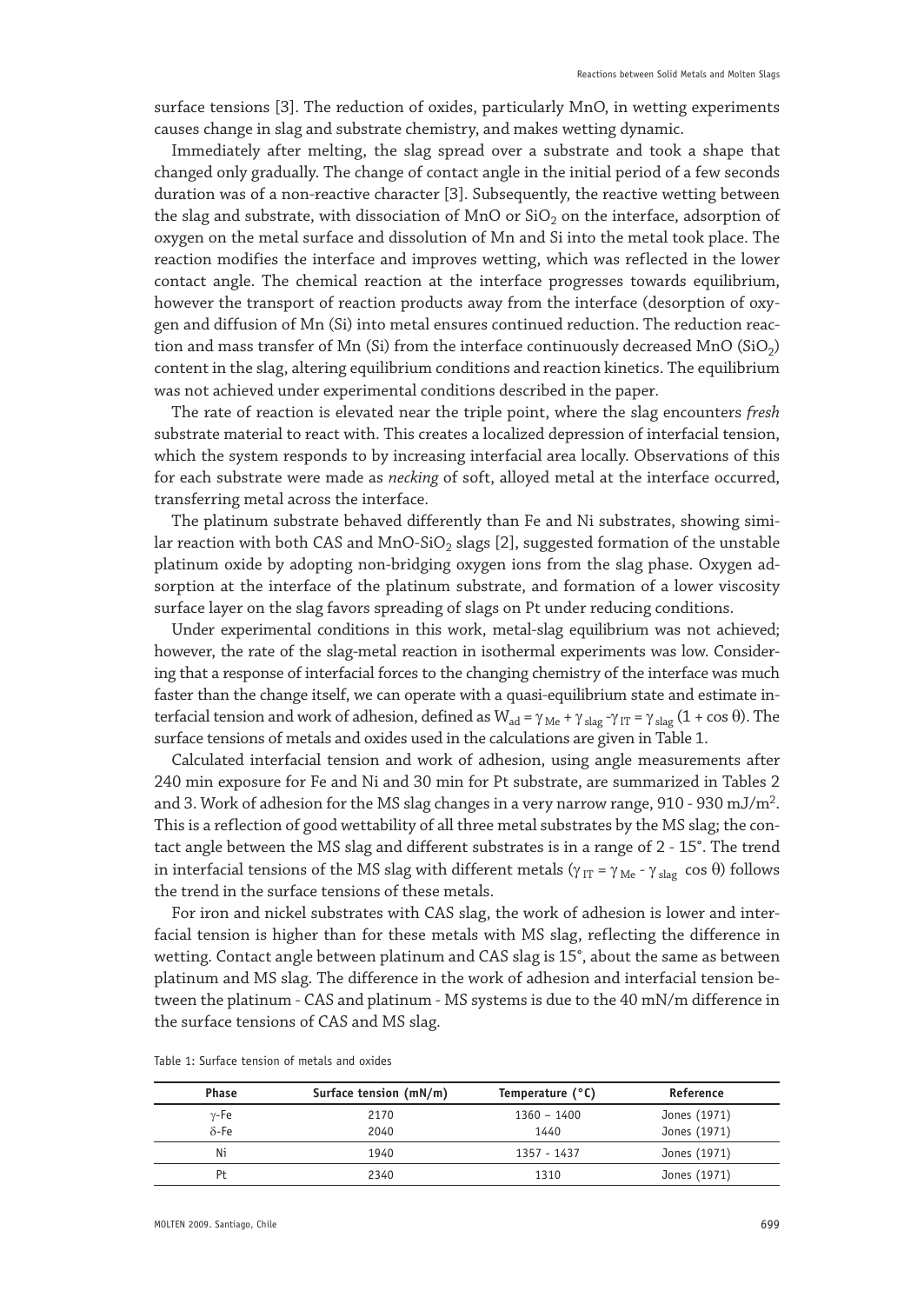|               | 4b.   | 1450<br>h( | . <i>.</i><br>1122 |
|---------------|-------|------------|--------------------|
| $\sim$ $\sim$ | 0 L J | 450        | <b>****</b><br>.   |

High work of adhesion is expected in reactive systems with strong chemical bonds. The work of adhesion for the platinum – MnO-SiO<sub>2</sub> system, reported by Towers (1954), is in the range  $800 - 1000 \text{ mJ/m}^2$ , matching the present results. Interfacial tension for the platinum – MnO-SiO<sub>2</sub> system measured by [17], was in the range  $1300$  –  $1400$  mN/m, based upon assumed surface tension for Pt of 1800 mN/m. Having recalculated for  $\gamma_{\rm Pr}$  = 2340 mN/m, interfacial tension would be in the range 1840 - 1940 mN/m, being very close to data obtained in this work. For other solid metal-liquid oxide systems, the work of adhesion and interfacial tension were not found in literature. However, it was reported for the solid oxide – liquid metal systems. The work of adhesion for these systems is strongly dependent on the oxygen dissolved into the metal. [11] reported the increase in  $W_{ad}$  from 500 to 1000 mJ/m<sup>2</sup> between a Fe-Co alloy and  $Al_2O_3$  upon dissolution of 0.12 wt% [O]. [12], found interfacial tension of liquid iron on solid MnO to be 1450 mN/m. Literature values for interfacial tension of liquid iron on solid oxides ( $Al_2O_3$ ,  $ZrO_2$ , MgO, BeO, TiO<sub>2</sub> and ThO<sub>2</sub>) indicate a range of  $1500 - 2300$  mN/m, [4]. The main determinant was oxygen adsorption; [10] reported a decrease of the interfacial tension to about zero, with visible emulsification when dissolved oxygen in iron reached 600 ppm.

The interfacial tension of liquid nickel on a variety of solid oxides fell in a range of 1500 – 2200 mN/m. Experimental data for liquid iron and nickel – solid oxide systems [4, 12] are reasonably close to the data for solid iron and nickel – liquid oxide systems obtained in this work. Reports of work of adhesion for liquid iron on solid  $Al_2O_3$  substrates are in the range of 500 – 685 mJ/m<sup>2</sup> [4]. This encompasses the values seen for iron and nickel substrates at most temperatures, indicating that a similar balance of interfacial energies takes place.

The interfacial tension and work of adhesion for metal – oxide systems, either solid metal-liquid oxide or liquid metal-solid oxide, are governed by similar factors, the major of these being metal-oxide reaction and modification of the interface. Chemical bonds at the interface are also of a similar nature. Oxygen is a surface-active element in both liquid and solid metals, and although solubility of oxygen in liquid metal is orders of magnitude higher than in solid, the oxygen concentration on a metal surface is close to saturation in solid as in liquid metal. Strong chemical bonds between this oxygen and metals of substrate and oxide provide high work of adhesion and interfacial tension. The increased oxygen adsorption with MnO and  $SiO<sub>2</sub>$  reduction will lower interfacial tension, and enhance wetting behavior.

| Substrate |                  | MS slag<br>Temperature |                  | CAS slag<br>Temperature |                  |                      |  |
|-----------|------------------|------------------------|------------------|-------------------------|------------------|----------------------|--|
|           | $1350^{\circ}$ C | $1390^{\circ}$ C       | $1450^{\circ}$ C | $1350^{\circ}$ C        | $1390^{\circ}$ C | $1450^{\circ}$ C     |  |
| Fe        | 1720 (γ-Fe)      | 1590 $(\delta$ -Fe)    | $1580 (8-Fe)$    | 1980 $(\gamma$ -Fe)     | 1780 $(δ-Fe)$    | 1700 ( $\delta$ -Fe) |  |
| Ni        | 1480             | 1480                   | ٠                | 1770                    | 1750             |                      |  |
| Pt.       | 1890             | 1890                   | 1880             | 1930                    | 1930             | 1930                 |  |

Table 2: Interfacial tensions for MS and CAS slags (mN/m)

Table 3: Work of adhesion for MS and CAS slags  $(mJ/m<sup>2</sup>)$ 

| Substrate<br>Temperature | MS slag          | CAS slag         |                  |                  |                  | Temperature      |
|--------------------------|------------------|------------------|------------------|------------------|------------------|------------------|
|                          | $1350^{\circ}$ C | $1390^{\circ}$ C | $1450^{\circ}$ C | $1350^{\circ}$ C | $1390^{\circ}$ C | $1450^{\circ}$ C |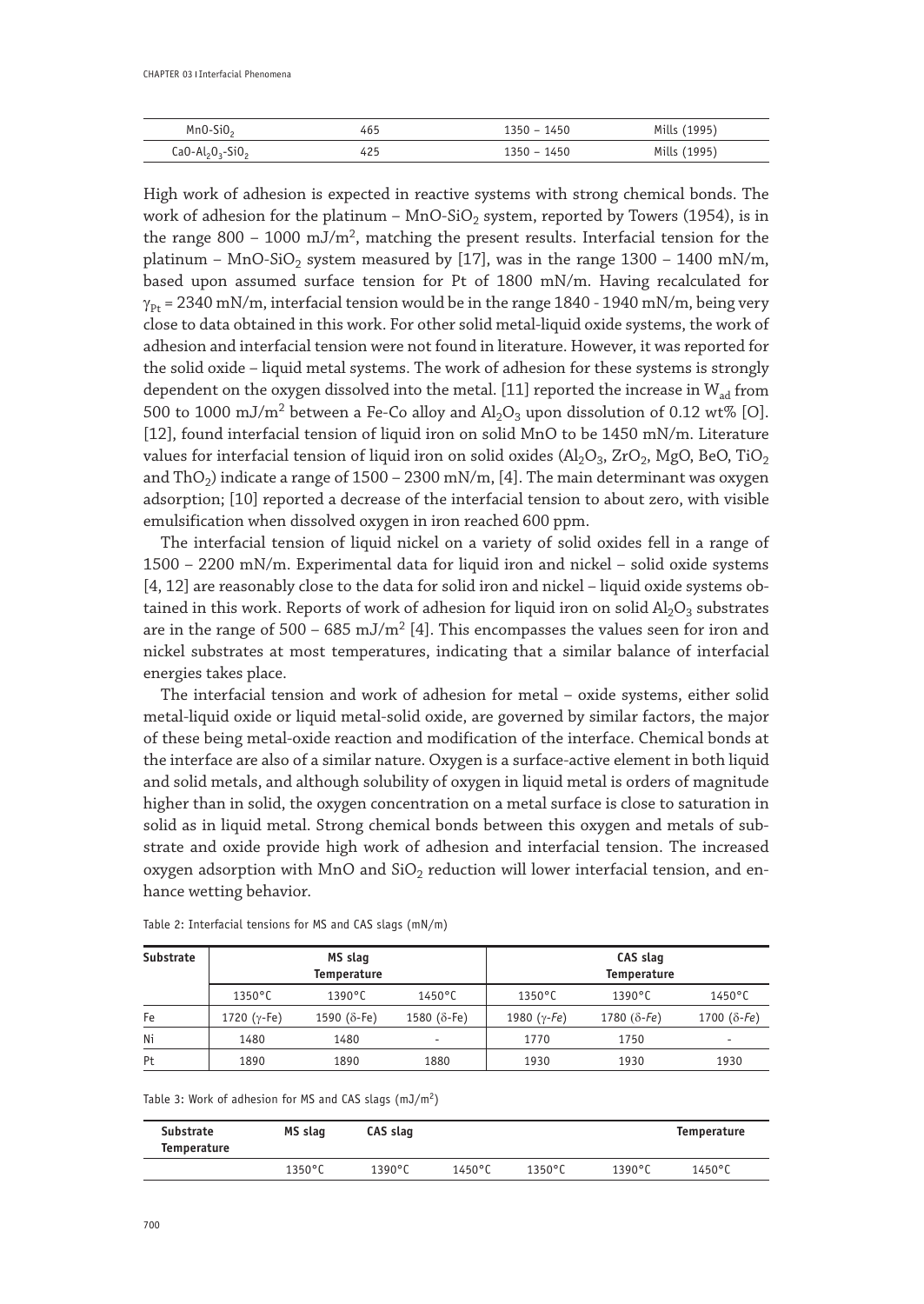| Fe             | 930 | 930 | 930    | 670 | 640 | 730                      |
|----------------|-----|-----|--------|-----|-----|--------------------------|
| Ni             | 930 | 930 | $\sim$ | 640 | 640 | $\overline{\phantom{a}}$ |
| P <sub>t</sub> | 910 | 910 | 920    | 840 | 840 | 840                      |

# **CONCLUSIONS**

In contrast to poor wetting of oxides by molten transition metals, solid metals – iron, nickel and platinum, are wetted by molten oxides very well. The measured terminal contact angles (after 240 min) for the MnO-SiO<sub>2</sub> slag under reducing conditions were: for iron substrates – 5±2° (1350°C), 9±2° (1390°C), 6±2 (1450°C), and platinum – 15±2° (1350 and 1390°C), and  $12\pm2^{\circ}$  (1450°C). Contact angle for the Ni- (MnO-SiO<sub>2</sub>) system was close to zero – 3±2° at 1350 and 1390°C. *Terminal* contact angles after 240 minutes of reacting CaO-SiO<sub>2</sub>-Al<sub>2</sub>O<sub>3</sub> slag with metal substrates were: for iron –  $55\pm2^{\circ}$  (1350<sup>°</sup>C), 60 $\pm$ 2° (1390°C), 44 $\pm$ 2° (1450°C); for nickel – 59 $\pm$ 2° (1350°C), 60 $\pm$ 2° (1390°C); and for platinum – 15±2° (1350, 1390 and 1450°C).

The substrates reacted with slags, with reduction of oxides and interface modification. Reaction at the interface aided wetting in metal – slag systems, above the balance of surface tensions, leading to dynamic wetting behavior. Significant MnO reduction and manganese dissolution into substrate was observed in reactions with all three substrates. Silica also was reduced in reaction with Fe and Ni, although the extent of reduction was much smaller in comparison with MnO, and was not observed in reaction with Pt. Concentration of dissolved manganese and silicon in iron and nickel substrates increased with increasing reaction time. No silicon was detected in the platinum substrate.

The oxygen solubility in the substrate metals was below the detectable level, with a greater tendency to adsorb at the metal-slag interface, since the reducing conditions made oxide formation on the substrates unfeasible. Adsorbed oxygen is known to be strongly surface active, lowering the surface tension of the metal substrates and favoring wetting conditions. Visual observation of oxygen desorbing as gas bubbles from the interface was made with platinum substrates.

The interfacial tension of the substrates with the MS slag was relatively high: for iron – 1580-1720 mN/m; for nickel – 1480 mN/m; and for platinum – 1880-1890 mN/m. The values with the CAS slag broadly reflected the less wetting configuration: for iron – 1700-1980  $mN/m$ ; for nickel – 1750-1770 mN/m; and for platinum - 1930 mN/m. These values compared reasonably with literature values determined for comparable molten oxide-solid metal systems, and also similar molten metal-solid oxide systems.

The work of adhesion was determined for all the substrates with MS slag as being in the range of 910-930 mJ/m<sup>2</sup>. Values varied more widely between substrates with the CAS slag: for iron – 640-730 mJ/m<sup>2</sup>; for nickel – 640 mJ/m<sup>2</sup>; and for platinum – 840 mJ/m<sup>2</sup>. Greater work of adhesion reflected better bonding at the interface when strong wetting (low contact angle) took place.

## **ACKNOWLEDGEMENTS**

This research was supported under Australian Research Council's Linkage Projects funding scheme (project number C00107222). Professor Ostrovski is the recipient of an Australian Research Council Professorial Fellowship (project number DP0771059).